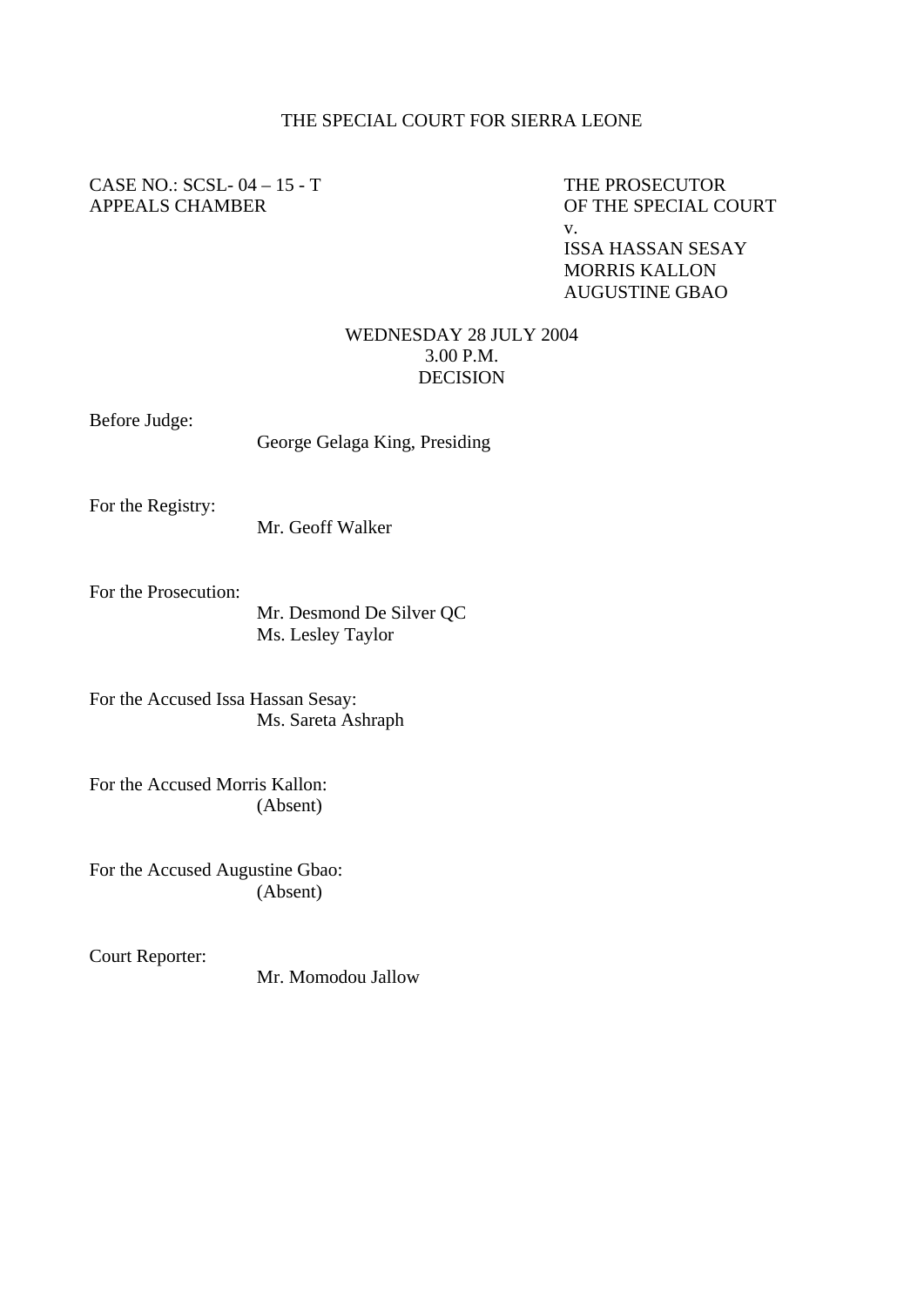| 1              | Wednesday, 28 July 2004                                                                                   |
|----------------|-----------------------------------------------------------------------------------------------------------|
| $\overline{2}$ | [Upon commencing at 3.00 p.m.]                                                                            |
| 3              | [Ruling]                                                                                                  |
| 4              | [Open session]                                                                                            |
| 5              | MR. WALKER:                                                                                               |
| 6              | All persons having anything to do before this Special Court Appeals Chamber draw near and give            |
| 7              | your attendance.                                                                                          |
| 8              |                                                                                                           |
| 9              | Justice George Gelega King sitting at this Appeals Chamber of the Special Court for Sierra Leone on       |
| 10             | the 28th July 2004. This is the Prosecutor v. Issa Hassan Sesay: The rendering of two decisions.          |
| 11             | The first decision is the rendering of a decision on the Defence application to show good cause to        |
| 12             | allow an appeal of the decision on application of Issa Sesay for provisional release. The second is       |
| 13             | the rendering of a decision on the Defence motion seeking disclosure of documentation relating to the     |
| 14             | motion on the recruitment of child soldiers.                                                              |
| 15             | <b>JUSTICE KING:</b>                                                                                      |
| 16             | This is the ruling:                                                                                       |
| 17             |                                                                                                           |
| 18             | The Defence application:                                                                                  |
| 19             |                                                                                                           |
| 20             | The Accused Issa Hassan Sesay seeks leave to appeal the provisional release decision of Judge             |
| 21             | Boutet denying the application for bail.                                                                  |
| 22<br>23       | The Defence argues that good cause is demonstrated by the following, relating to paragraphs 48 and        |
| 24             | 51 of the Provisional Release Decision:                                                                   |
| 25             |                                                                                                           |
| 26             | (a) The Judge should have been satisfied that prior to Sesay's arrest, he was informed and aware of       |
| 27             | the extreme seriousness of the crimes falling within the jurisdiction of the Court, and failed to provide |
| 28             | adequate reasons for why he was not so satisfied. Moreover, the indictment was confidential, so           |
| 29             | Sesay could not have been expected to demonstrate that had he been aware of it, he would have             |
| 30             | surrendered. Thus, the Defence demonstrated that Sesay had the opportunity to flee and did not            |
| 31             | avail himself of that opportunity notwithstanding sufficient notice of the existence and nature of the    |
| 32             | Special Court.                                                                                            |
| 33             |                                                                                                           |
| 34             | (b) The Judge misinterpreted the evidence relating to Sesay's role in the peace process. Sesay was        |
| 35             | instrumental in bringing the RUF to the peace table and worked hard to play a part in bringing the        |
| 36             | conflict to an end, placing himself under the authority of the UN to end the war. The Defence placed      |
| 37             | great weight on this evidence and submits that it should not have been dismissed in a single sentence     |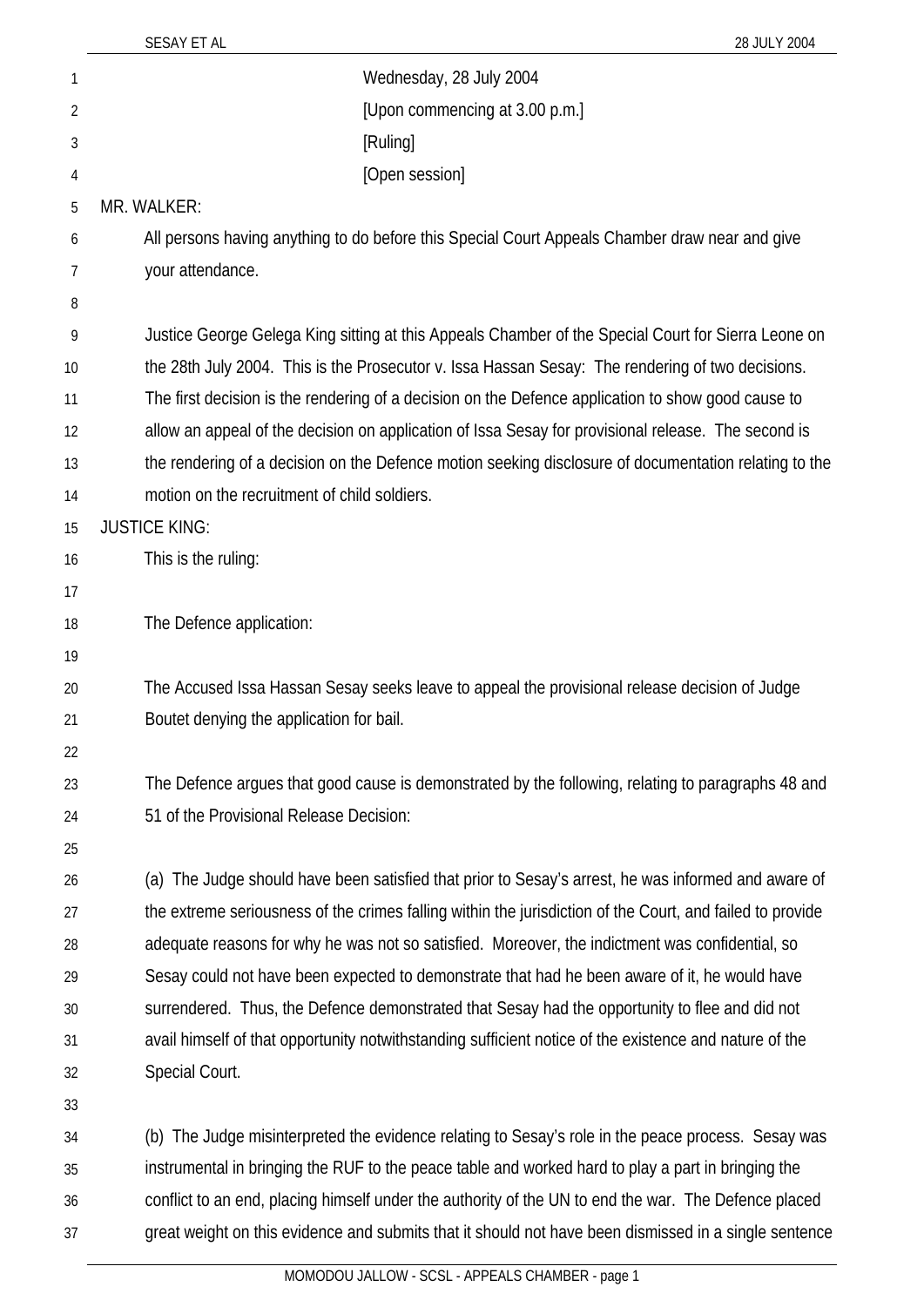|              | SESAY ET AL<br>28 JULY 2004                                                                                 |
|--------------|-------------------------------------------------------------------------------------------------------------|
| $\mathbf{1}$ | without further explanation. Therefore, the Defence argues that the judge erred in law and fact.            |
| 2            | The Prosecution response.                                                                                   |
| 3            |                                                                                                             |
| 4            | The Prosecution submits that the reasons advanced by the Defence do not amount to good cause.               |
| 5            | According to the Prosecution, in order to show good cause the Defence must show that the Trial              |
| 6            | Chamber may have erred by not applying the law correctly or failing to take into account and assess         |
| 7            | all the decisive facts of a case. The Prosecution submits that the Defence has failed to demonstrate        |
| 8            | any error in law or fact.                                                                                   |
| 9            |                                                                                                             |
| 10           | In relation to paragraph 48 of the Provisional Release Decision, the Prosecution argues:                    |
| 11           |                                                                                                             |
| 12           | (a) The test being one of reasonableness, the judge did not arrive at a conclusion that no reasonable       |
| 13           | person could have reached.                                                                                  |
| 14           |                                                                                                             |
| 15           | (b) Paragraph 48 must be seen in its context where a number of other factors were taken into                |
| 16           | consideration, such as, and I quote, "The inability of the Special Court to directly perform any arrest     |
| 17           | on the territory of Sierra Leone; the current diminished capability of the national authorities to promptly |
| 18           | and efficiently provide any police supervision or intervention in the case of flight of the Accused. The    |
| 19           | fact that the report relied on by the Defence mentions that the potential exists for an extremist reaction  |
| 20           | to the Special Court and the seriousness of the crimes brought against the Accused."                        |
| 21           |                                                                                                             |
| 22           | In relation to paragraph 51 of the Provisional Release Decision, the Prosecution argues:                    |
| 23           |                                                                                                             |
| 24           | (a) This paragraph must also be read in its context where other factors were considered.                    |
| 25           |                                                                                                             |
| 26           | (b) The Judge took into account the Accused's role in peace negotiations and provided                       |
| 27           | comprehensive reasons to support his entire decision. It was not an error to say this aspect was more       |
| 28           | relevant as a mitigating factor.                                                                            |
| 29           |                                                                                                             |
| 30           | The Prosecution notes that the Defence emphasises two paragraphs out of a decision containing 57            |
| 31           | paragraphs.                                                                                                 |
| 32           |                                                                                                             |
| 33           | The Principal question for determination:                                                                   |
| 34           |                                                                                                             |
| 35           | As stated in my decision on application for leave to appeal against refusal of bail in the Kallon case,     |
| 36           | the principal question in this application is whether the applicant has shown good cause as required        |
| 37           | by Rule 65(E) of the Rules. The Rule provides, and I quote, 65(E): "Any decision rendered under this        |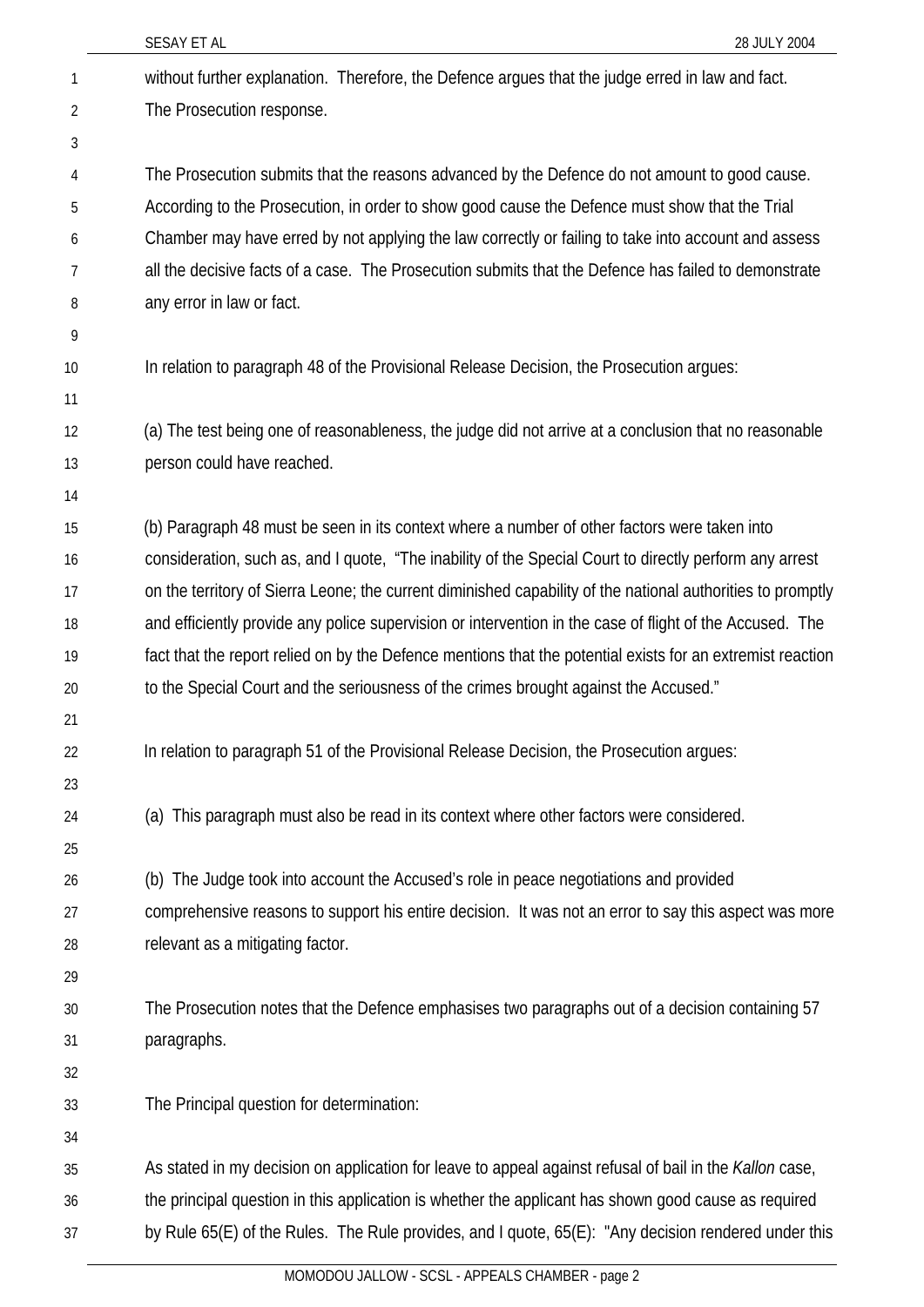|    | SESAY ET AL<br>28 JULY 2004                                                                                 |
|----|-------------------------------------------------------------------------------------------------------------|
| 1  | Rule shall be subject to appeal in cases where leave is granted by a single judge of the Appeals            |
| 2  | Chamber, upon good cause being shown. Applications for leave to appeal shall be filed within seven          |
| 3  | days of the impugned decision."                                                                             |
| 4  |                                                                                                             |
| 5  | What is good cause?                                                                                         |
| 6  |                                                                                                             |
| 7  | The Appeals Chamber in other international jurisdictions has held that in order to show good cause,         |
| 8  | the Defence must show that the Trial Chamber may have erred in making the impugned decision. If             |
| 9  | the answer is in the affirmative, then according to these decisions, good cause is shown.                   |
| 10 |                                                                                                             |
| 11 | I take cognisance of the fact that, and I quote, "The Judges of the Appeals Chamber of the Special          |
| 12 | Court shall be guided by the decisions of the Appeals Chamber of the International Tribunal for the         |
| 13 | Former Yugoslavia and for Rwanda." This provision, however, does not deter the newly constituted            |
| 14 | Special Court for Sierra Leone from developing its own Jurisprudence and case law, being guided, of         |
| 15 | course, by the relevant decisions of the two international tribunals.                                       |
| 16 |                                                                                                             |
| 17 | As already stated in the Kallon case, it seems to me that that test, while useful and helpful is too        |
| 18 | restrictive. It gives only one instance of good cause, that is to say where the Defence makes out a         |
| 19 | prima facie case that an error of law and/or fact has been made by the Trial Chamber, or a single           |
| 20 | Judge of that Chamber, as the case may be. Indeed, a bench of the ICTY Appeals Chamber in                   |
| 21 | Prosecutor v Sainovic and Ojdanic considered that and I quote: "In special cases, good cause                |
| 22 | pursuant to Rule 65(D) may include situations where it is felt that there is a need for a full bench of the |
| 23 | Appeals Chamber to give an opinion as to issues relating to provisional release which arise in a            |
| 24 | particular case"                                                                                            |
| 25 |                                                                                                             |
| 26 | In my judgment, the concept of good cause ought to be extended to include those instances where             |
| 27 | the question in relation to which the appeal is sought, is one of general principle to be decided for the   |
| 28 | first time, or a question of public importance upon which further argument and a decision of the            |

- 29 30
- 31 32

Has good cause been shown in this application?

33

34 35 36 37 As acknowledge by the Prosecution, the Defence arguments that have been made regarding paragraphs 48 and 51 of the Provisional Release Decision cannot be read in isolation, but must be considered in the context of the whole rubric: "Will the Accused, Issa Hassan Sesay appear for trial if granted bail?"

Appeals Chamber as a whole would be in the interest of justice, paying particular regard to the fact

that ordinarily the Accused may only make one application for bail to the Judge or Trial Chamber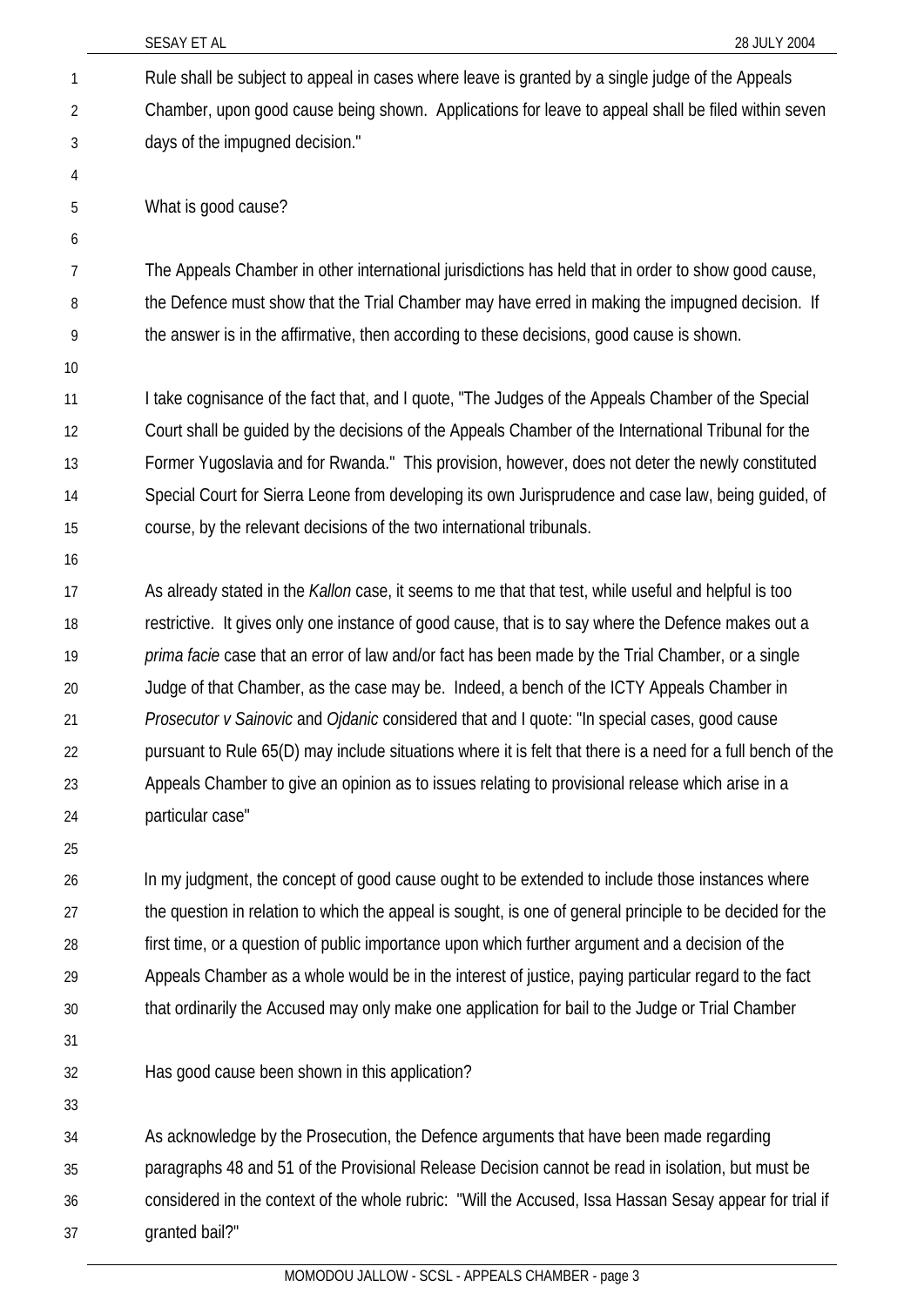1

| $\overline{2}$ | The balance between an assessment of the circumstances which are under the control of the                  |
|----------------|------------------------------------------------------------------------------------------------------------|
| 3              | Accused, but which emanate out of the general situation in this country, and which could apply to all      |
| 4              | accused before the Special Court for Sierra Leone, and the specific submissions of any particular          |
| 5              | accused is a crucial one. It is therefore my considered opinion that apart from the question whether       |
| 6              | errors were made by the learned judge, good cause exists for granting leave to appeal, as it seems to      |
| 7              | me that the question of this balance in applications regarding provisional release is of such              |
| 8              | importance as to merit further argument.                                                                   |
| 9              |                                                                                                            |
| 10             | Apart from the precise grounds as characterised and raised by the Defence in this motion, the broader      |
| 11             | question whether provisional release can ever be granted to an accused before the Special Court for        |
| 12             | Sierra Leone and if so, under what circumstances, is one of fundamental importance and a decision of       |
| 13             | the Appeals Chamber would be in the interests of justice.                                                  |
| 14             |                                                                                                            |
| 15             | I therefore grant the Defence leave to appeal against the decision of Judge Boutet refusing bail to the    |
| 16             | Accused.                                                                                                   |
| 17             |                                                                                                            |
| 18             | In accordance with Rule 108(C) of the Rules, any notice and grants of appeal must be filed within          |
| 19             | seven days of the receipt of this decision.                                                                |
| 20             |                                                                                                            |
| 21             | The next case, call the next case, please.                                                                 |
| 22             | MR. WALKER:                                                                                                |
| 23             | This is the rendering of a decision on the Defence motion seeking disclosure of documentation              |
| 24             | relating to the motion on the recruitment of child soldiers.                                               |
| 25             | <b>JUSTICE KING:</b>                                                                                       |
| 26             | This is the Ruling:                                                                                        |
| 27             |                                                                                                            |
| 28             | The Appeals Chamber of the Special Court for Sierra Leone, seized of the motion seeking disclosure         |
| 29             | of documentation relating to the motion on the recruitment of child soldiers, filed confidentially on 28th |
| 30             | May 2004 (the Defence motion);                                                                             |
| 31             |                                                                                                            |
| 32             | Noting the Prosecution response filed confidentially on 4th June 2004;                                     |
| 33             |                                                                                                            |
| 34             | Noting the Defence reply filed confidentially on 8th June 2004;                                            |
| 35             |                                                                                                            |
| 36             | Noting that on the 25th March, the Defence in Prosecutor v Norman filed a motion to recuse Judge           |
| 37             | Winter from deliberating in the preliminary motion on the recruitment of child soldiers (Recusal           |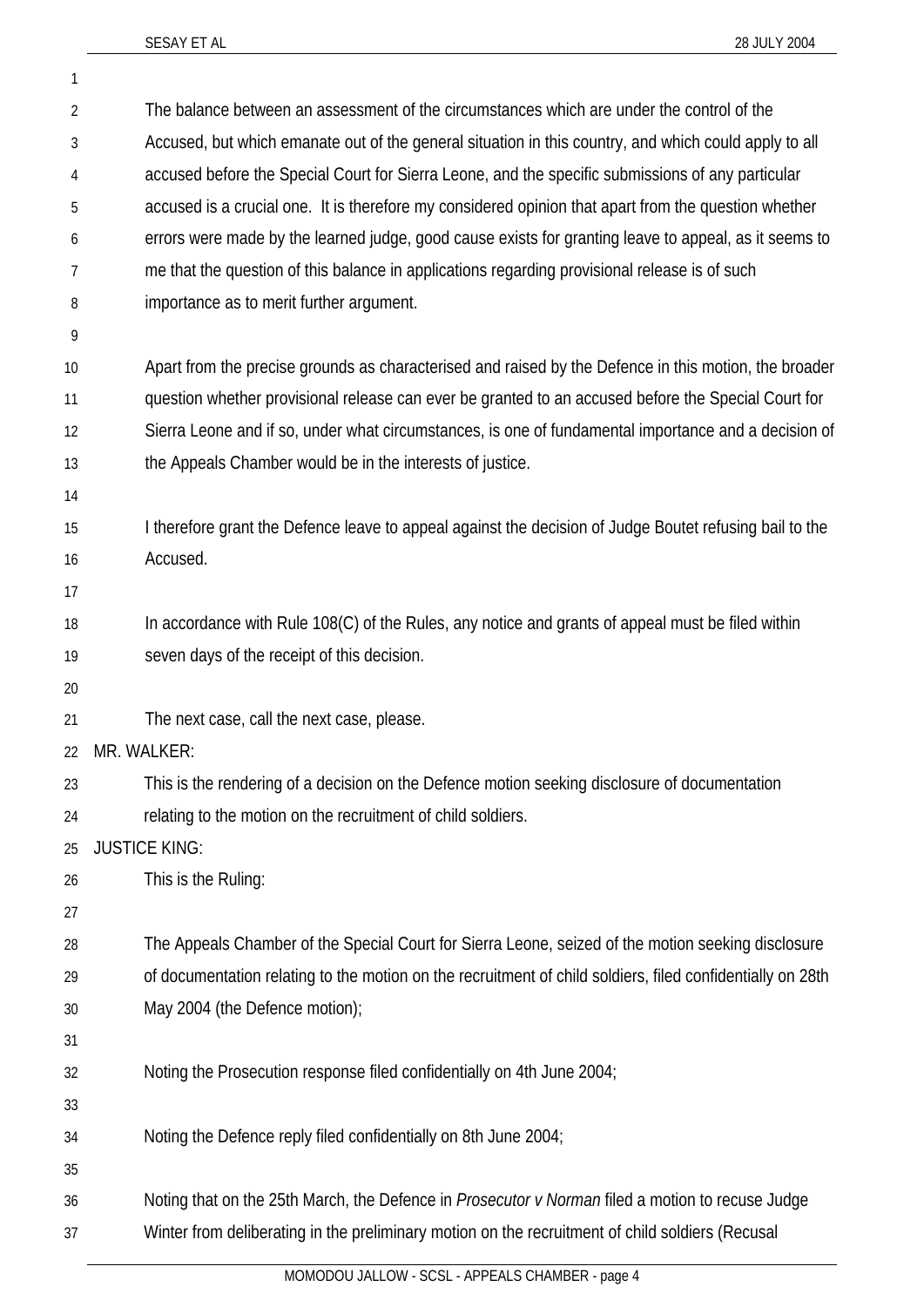|    | SESAY ET AL<br>28 JULY 2004                                                                               |
|----|-----------------------------------------------------------------------------------------------------------|
| 1  | Motion);                                                                                                  |
| 2  | Noting that on the 14th May 2004, Justice Winter responded to the Recusal Motion. This response           |
| 3  | was initially filed publicly but was subsequently made confidential at the request of Justice Winter as   |
| 4  | Acting President as some of its contents were not considered to be in the public interest;                |
| 5  |                                                                                                           |
| 6  | Noting that on the 19th May 2004, Justice Robertson filed a confidential note to the Court and the        |
| 7  | parties on the motion to recuse Justice Winter. This note was properly filed confidentially for -- as it  |
| 8  | made reference to internal Chambers memoranda and deliberations;                                          |
| 9  |                                                                                                           |
| 10 | Noting that on 26th May 2004, Justice Winter filed a confidential letter to the Presiding Judge, Justice  |
| 11 | Gelega King;                                                                                              |
| 12 |                                                                                                           |
| 13 | Noting that on 26th May 2004, Justice Robertson filed a confidential letter to the Presiding Judge,       |
| 14 | Justice Gelega King;                                                                                      |
| 15 |                                                                                                           |
| 16 | Considering that all the documents to which the Defence refers were properly filed confidentially;        |
| 17 |                                                                                                           |
| 18 | Considering however, that it be in the public interest to reveal the contents of the letters to the       |
| 19 | Presiding Judge of 26th May 2004, having the document numbers 98 and 99 on the court records file;        |
| 20 |                                                                                                           |
| 21 | Stating that the contents of the letters as follows:                                                      |
| 22 |                                                                                                           |
| 23 | Justice Winter states, and I quote, "I, Justice Renate Winter, withdraw paragraphs 7 to 22 of my          |
| 24 | response to the motion to recuse myself from deliberating on the preliminary motion on the                |
| 25 | recruitment of child soldiers dated 14th May 2004. I understand that Justice Robertson has recused        |
| 26 | himself voluntarily. This document is to be filed confidentially."                                        |
| 27 |                                                                                                           |
| 28 | Justice Robertson states, and I quote, "I am glad that Justice Winter has withdrawn paragraphs 7 to       |
| 29 | 22 of her observations. Although there is no basis for any objection to my sitting on the motion to       |
| 30 | recuse Justice Winter, it still seems to me for the reason I gave in my own note to the Court and         |
| 31 | parties about this matter, that it would be appropriate for me to withdraw from determination of it. With |
| 32 | your permission, I will do so."                                                                           |
| 33 |                                                                                                           |
| 34 | Considering that any further disclosure of documents filed confidentially is not warranted, that          |
| 35 | transparency has been provided, and that the contents of the two letters rendered the Defence motion      |
| 36 | moot, hereby rejects the Defence request for full disclosure of all remaining documentation connected     |
| 37 | to the recusal motion.                                                                                    |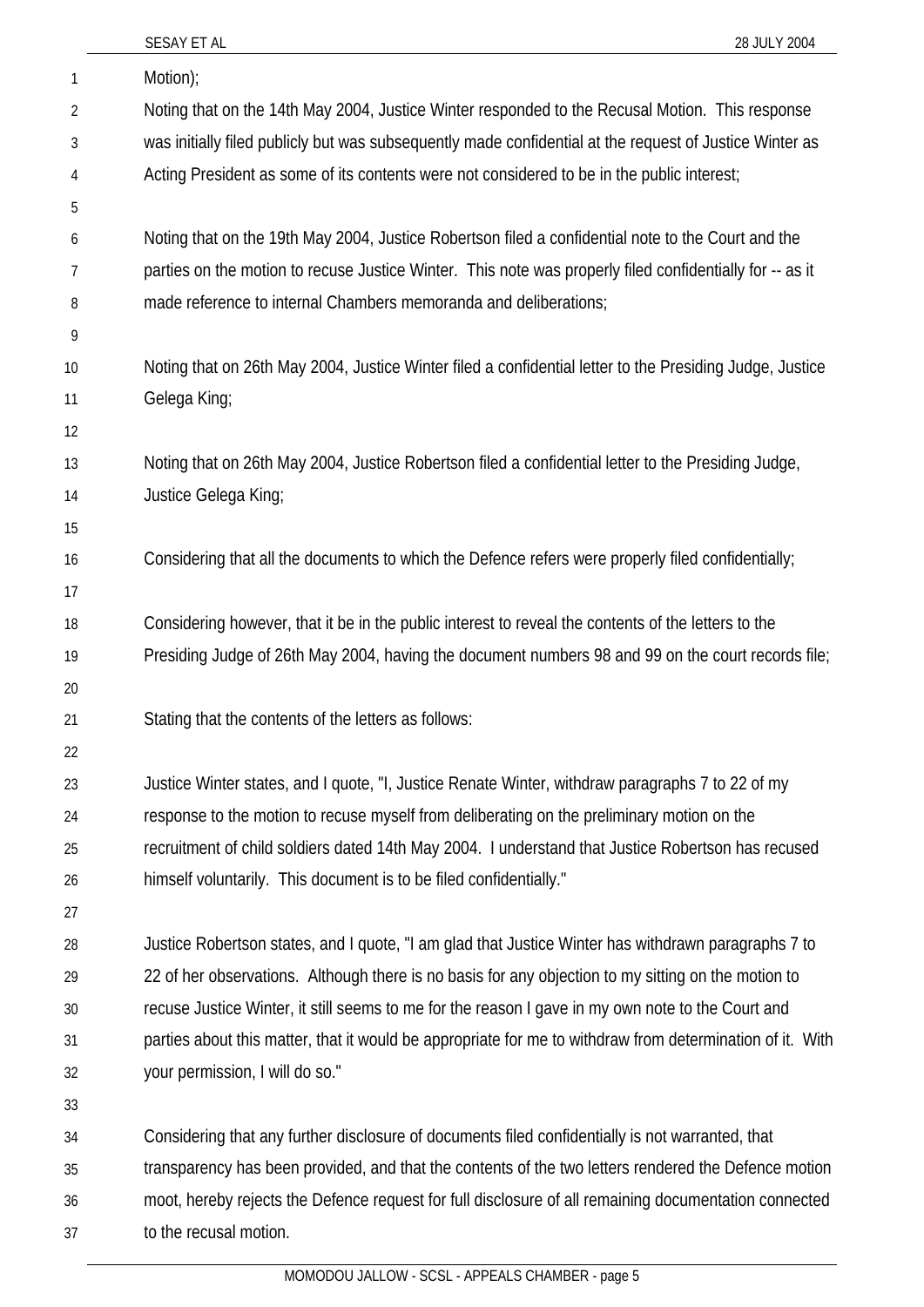| $\mathbbm{1}$    |                                                        |
|------------------|--------------------------------------------------------|
| $\overline{2}$   | Done at Freetown this 28th day of July 2004.           |
| $\sqrt{3}$       |                                                        |
| $\sqrt{4}$       | Thank you.                                             |
| $\sqrt{5}$       | [Whereupon the Appeals hearing adjourned to 3.15 p.m.] |
| $\boldsymbol{6}$ |                                                        |
| $\overline{7}$   |                                                        |
| $\, 8$           |                                                        |
| 9                |                                                        |
| $10\,$           |                                                        |
| 11               |                                                        |
| 12               |                                                        |
| 13               |                                                        |
| 14               |                                                        |
| $15\,$           |                                                        |
| $16\,$           |                                                        |
| $17\,$           |                                                        |
| $18\,$           |                                                        |
| $19$             |                                                        |
| $20\,$           |                                                        |
| 21               |                                                        |
| 22               |                                                        |
| 23               |                                                        |
| 24               |                                                        |
| 25               |                                                        |
| 26               |                                                        |
| 27               |                                                        |
| 28               |                                                        |
| 29               |                                                        |
| $30\,$           |                                                        |
| 31               |                                                        |
| 32               |                                                        |
| 33               |                                                        |
| 34               |                                                        |
| 35               |                                                        |
| 36               |                                                        |
| 37               |                                                        |